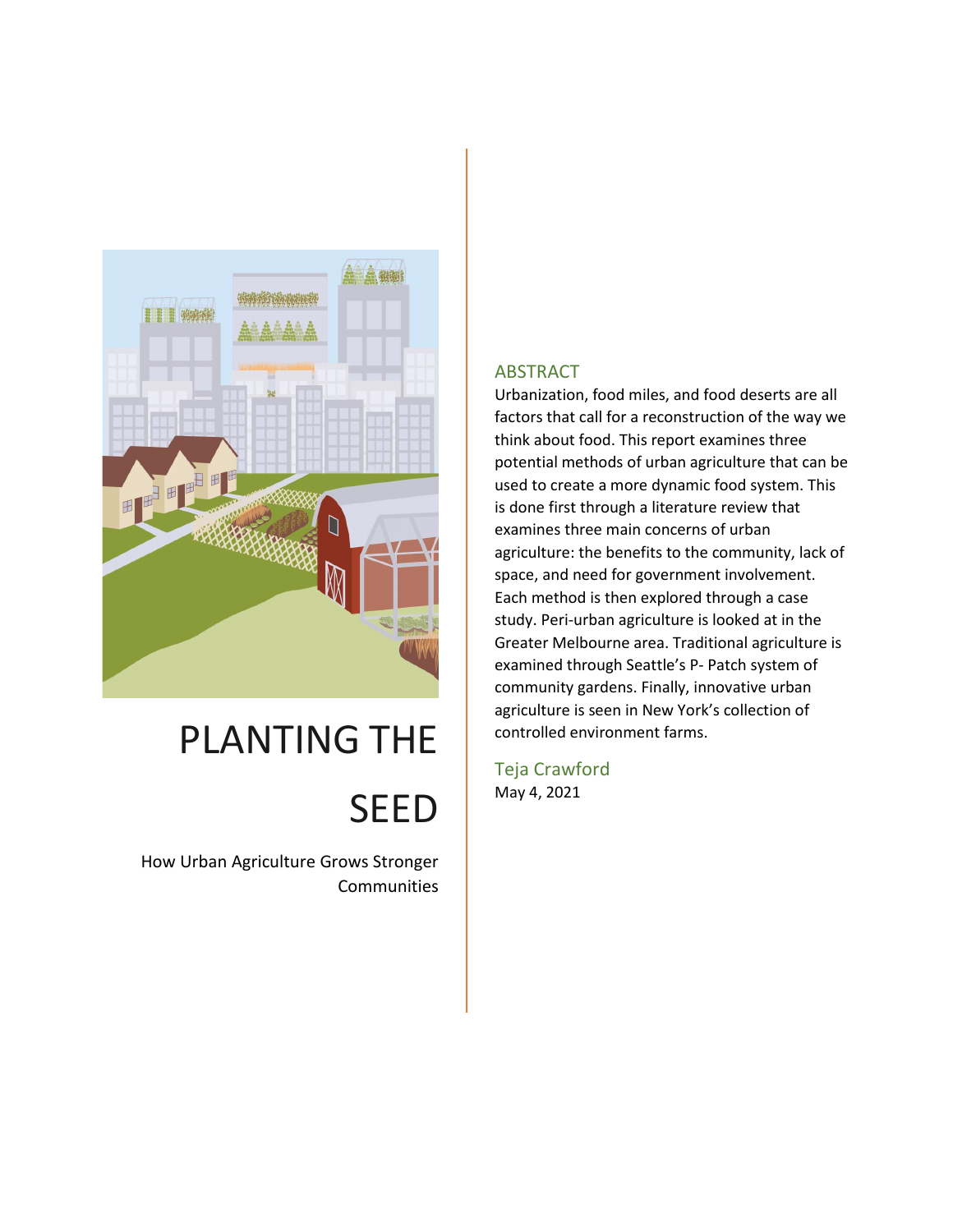## Table of Contents

| Introduction                         | $\overline{2}$ |
|--------------------------------------|----------------|
| Methodology                          | 3              |
| Literature Review                    | 4              |
| <b>Community Benefits</b>            | 4              |
| Lack of Space                        | 5              |
| Need for Government Involvement      | 6              |
| Case studies                         | 6              |
| Peri-Urban Agriculture               | 7              |
| <b>Traditional Urban agriculture</b> | 10             |
| Innovative Urban Agriculture         | 12             |
| Conclusion                           | 18             |
| Limitations and Future Research      | 20             |
| <b>Works Cited</b>                   | 21             |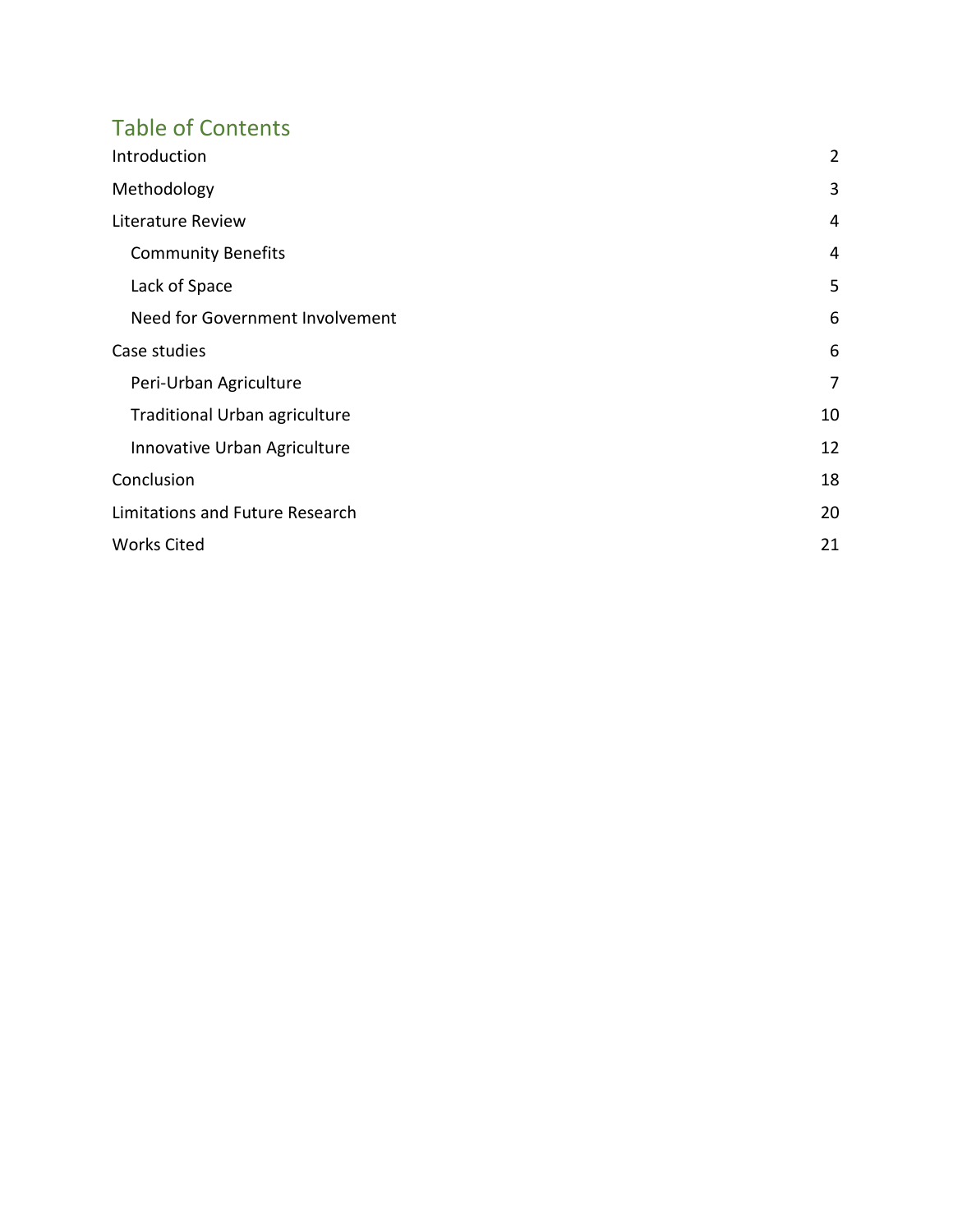### <span id="page-2-0"></span>**Introduction**

There is a trend of people moving into urban areas. By 2050 sixty-six percent of the world's population is predicted to live in cities (Newbold, 2017). These urban areas provide hope for jobs, homes, and connections. However, the commute between all of these places is becoming a challenge due to urban sprawl. Urban sprawl is a term used to describe the expansion of urban areas, usually designed so one must drive in order to get to important places (Newbold, 2017). Additionally, cities often have zoning that segregates land usage, spreading out residential, commercial, and industrial areas. This separation means that people often have to go long distances to go to work or get groceries. These areas are referred to as food deserts, where one must walk over a mile to access fresh, healthy, affordable, and culturally appropriate foods (Sage, 2013). In addition to consumers having to go long distances to purchase food, produce travels an average of 1,500 miles before arriving at supermarkets (Duram, 2010). This distance between farmers and consumers has led to a significant disconnect in how people view food. Many urban planners and scholars have turned to urban agriculture for a solution to these problems. Although it cannot provide the same volume of food as industrial agriculture, urban agriculture can contribute to healthier communities and a more sustainable food system. Therefore, appropriate urban agriculture methods should be invested in by public and private groups across the world.

Industrial farming was born out of the green revolution in the 1960s (Newbold, 2017). They were able to intensify the farming process through machinery, pesticides, and fertilizers (Newbold, 2017). This intensification meant a greater yield of crops, but with the added costs of polluting the environment with chemicals and greenhouse gases. Additional damage is done by irrigated watering systems that produce a large water footprint and monoculture, a limited selection of crops, that harms biodiversity (Duram, 2010). These industrial farms can harm the local economy in addition to the environment. More machines are used in industrial farming, meaning there are fewer chances for employment. Whatever jobs are available from production are far from where the goods are consumed. Goods made through this process are sent to supermarkets, which takes business away from local shops and farmers (Santandreu, 2018).

Urban agriculture, on the other hand, is broadly defined as food produced in or around the local area. Currently, these methods are not as efficient at producing large amounts of food as industrial farming (Duram, 2010). In addition, Santandreu did not find conclusive evidence that urban agriculture can provide large-scale food to cities (Santandreu, 2018). While urban agriculture may not be the solution for providing large volumes of food in urban areas, implementing different urban agriculture elements into a food system will reduce food miles, promote biodiversity, improve the local economy, and connect people within the community to one another and nature.

This paper will compare three main types of urban agriculture to determine the most appropriate circumstances for each method. The first is traditional methods of urban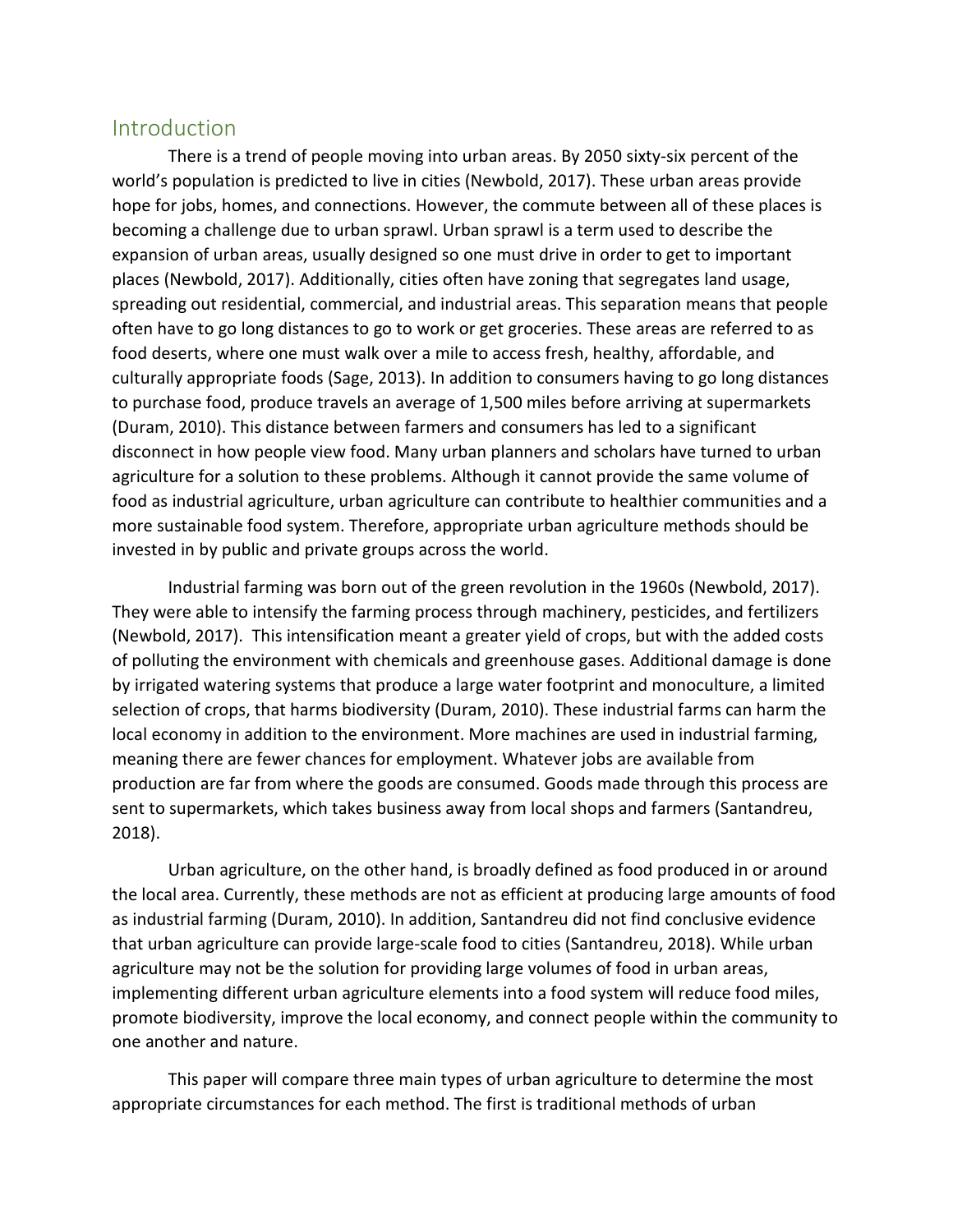agriculture, such as home gardens, school gardens, and community gardens (Armanda, 2019). The next category is peri-urban agriculture, which is defined as agriculture done on the fringe of an urban metropolis (Santandreu, 2018). The final category is innovative urban agriculture, including Aero farming, aquaponics, hydroponics, and vertical farming (Armanda, 2019). Each of these different methods have different advantages and disadvantages.

## <span id="page-3-0"></span>Methodology

This report is conducted through a case study literature review focused on the three types of urban agriculture. The sources range from more theoretical journals that examine the relationship between the urban environment and food systems to the more practical applications of urban garden systems. While searching "urban agriculture" on the academic search engines, there are plenty of articles and journals (94 search results). However, there are not nearly as many as there are for "food production" (525,405 search results) or "urban planning" (324,711 search results). There is a limited amount of information on urban agriculture for two reasons. The first of which is because aside from the Garden City movement, urban planning and food systems were not thought about in conjunction until the 2000s (Cabannes, 2018). Even with urbanization, food production was seen as a rural concern; however, there has recently been an uptake in interest. The other reason for the lack of literature on urban agriculture is that the studies take a long time to see results, sometimes even taking decades (Cabannes, 2018).

The literature review is broken down into three sections exploring common elements of the different resources. The first section examines the community benefits of urban agriculture. The second section discusses the apparent lack of space in cities for urban agriculture and possible solutions to this problem. The third is the apparent need for government involvement in the urban agriculture process. Together these sections reveal how the different urban agriculture methods can play a different role in a sustainable local food system. Further research will include case studies for each of the three different methods of urban agriculture discussed.

## <span id="page-3-1"></span>Literature Review

#### <span id="page-3-2"></span>Community Benefits

The first way that urban agriculture can benefit the community is by fulfilling its goal of providing healthy, affordable, and convenient foods (Ventura, 2017). Garden produce stands and farmers' markets must understand the community to know if the produce offered is culturally appropriate and offered at a reasonable price point (Ventura, 2017). In addition to the obvious goal of providing food, community garden programs can make people feel connected socially and gives people something to be proud of (Ventura, 2017). A sense of place can be created within these food networks, connecting the community to their location through local food production (Duram, 2010). Other social goals of urban agriculture include employment opportunities, training programs, and youth education and after-school programs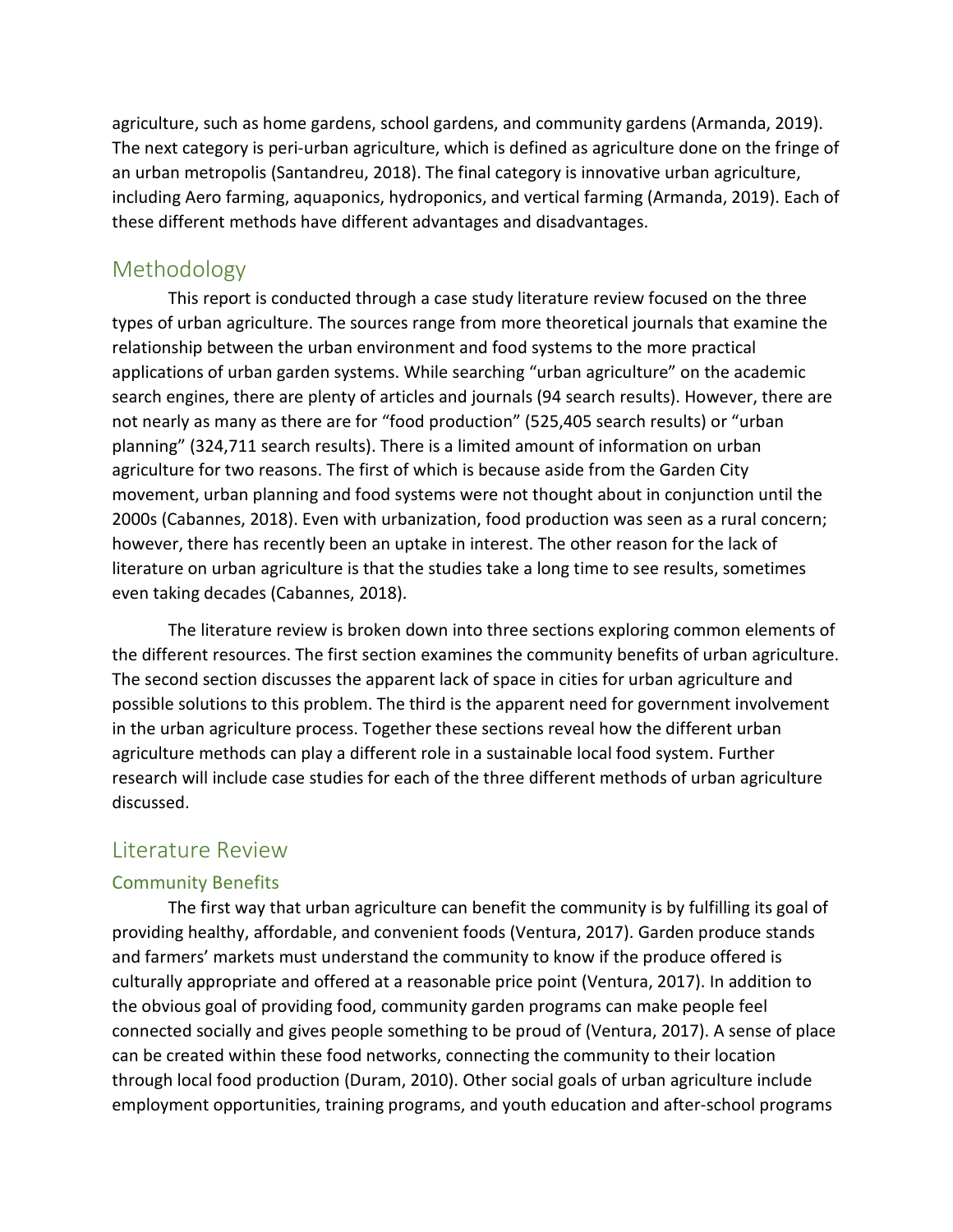(Ventura, 2017). Programs for children and youth can provide them with the opportunity to connect with nature, something that may be missing from many of their lives (Ventura, 2017).

Many cities have realized the lack of nature in their urban environments, and they have begun a process of "renaturing" (Morgan, 2015). Aside from providing food, renaturing comes with many practical benefits. Holloway's (2003) work found that roof and façade gardens can create microclimates that influence the surrounding temperature offsetting the urban heat island effect. They can increase biodiversity, sequester pollution, and provide stormwater and greywater management systems (Holloway, 2003). Urban agriculture can double as neighborhood beautification, all while providing food and connection to nature.

#### <span id="page-4-0"></span>Lack of Space

One of the biggest concerns that urban agriculture faces is limited access to potential sites to grow food. These challenges stem from high land prices, competition with real estate development, contamination within soil preventing growth, and potential pollution from gardening practices (Armanda, 2019). Peri-urban agriculture has to fight for space with the ever-sprawling urban metropolis (Santandreu, 2018). Traditional forms of urban agriculture may face land being unavailable due to ownership issues. In Toronto, Canada, most of the open land has been purchased by private entities and cannot be used for community gardens despite great interest (Bailey,1993).

A potential solution to this problem is rooftop and vertical farming. Bailey (1993) found rooftop gardens are becoming more popular, especially for those in apartments. Taking advantage of rooftop spaces means that more land does not have to be purchased from private owners to provide renters with a space to grow food. Rooftop gardens are planned systems, and therefore they do not have to worry about contaminated soil on-site (Holloway, 2003). Rooftop gardens enclosed by a greenhouse and vertical farms have the additional benefit of being a controlled environment (Armanda, 2019). This means that they are less dependent on the weather and can grow crops independent of local weather and climate (Armanda, 2019). While rooftop gardens have a large upfront cost for building owners, they can have long-term payoffs. In the report done by Wilson (1999), they found that a rooftop garden with an area of 750 square meters could produce \$500,000 worth of fresh produce. In this case, the rooftop garden was on a retail building and used food scraps from the same restaurant it sold the produce to create fertile growing material (Wilson, 1999).

Rooftop gardens on various building types can provide city renters with their outdoor space and retail areas with fresh produce. Having an apartment building with a garden on top would resemble a more traditional community garden; therefore, the garden users would get the added social benefits of connectedness. The garden on the retail building would stimulate the local economy through the use of innovative urban agriculture. They could potentially provide jobs and help create a more circular economy.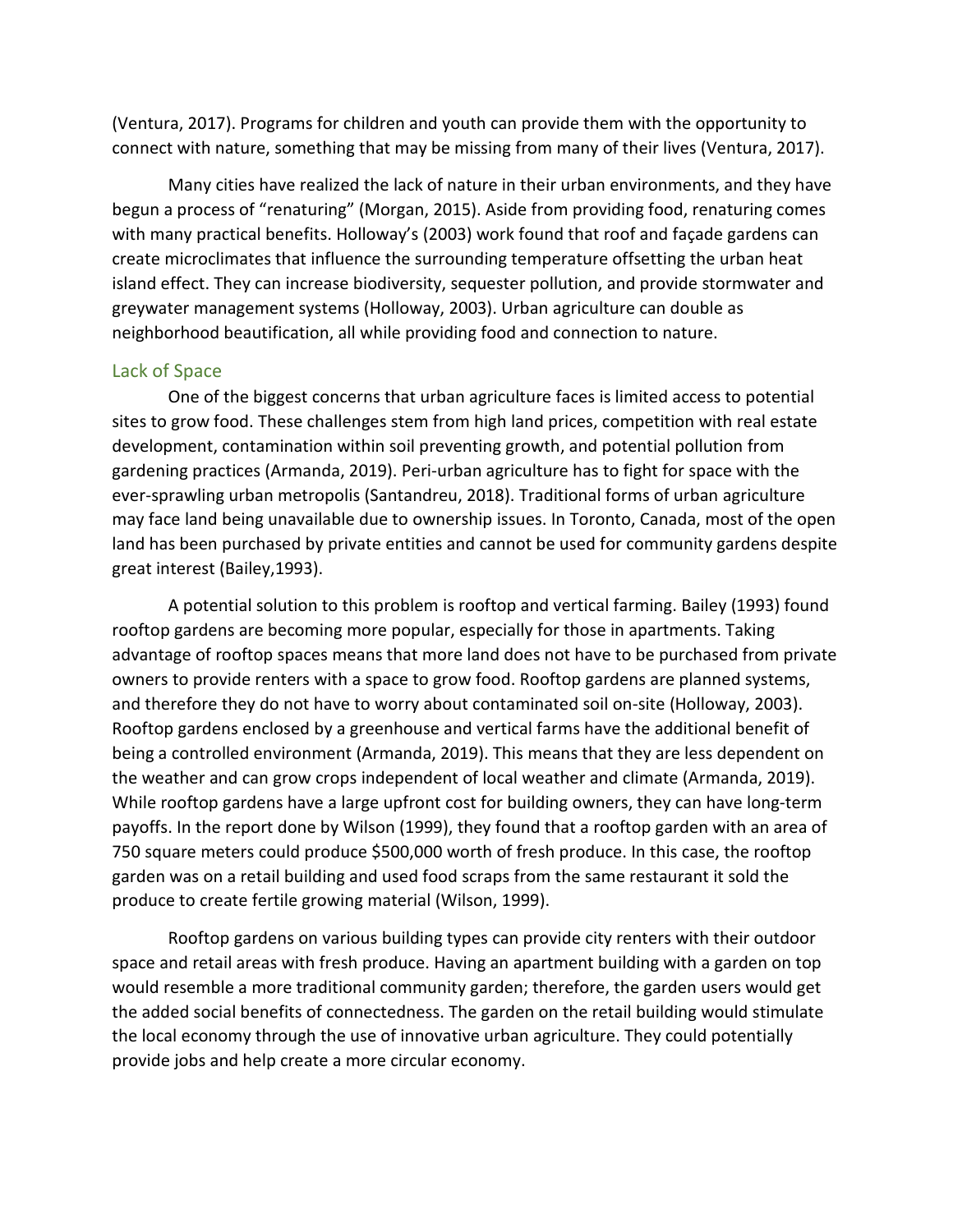#### <span id="page-5-0"></span>Need for Government Involvement

The first case that shows the importance of government involvement in urban agriculture is in Toronto, Canada. After Ecology Park community garden found great success, many residents of Toronto wanted to get involved in urban gardening. However, as discussed, all of the undeveloped land is now privately owned. Toronto sold a lot of land to private developers in the past, so even though there is open land, it is not city controlled and unusable. The city is doing all they can to raise money to buy back land from the developers, though they have not found success in securing funding. Even if the city cannot secure the land to create their own community garden, they could offer developers incentives to develop at least a portion of their site for urban agriculture (Bailey, 1993). Tax breaks or additional funding for developers who include green roofs or open space on their site for a garden could generate more urban agriculture spaces, at least for residents of their buildings. Alternatively, the city and developers could negotiate a land trust that allows the development of community gardens.

Another case study demonstrating the need for government support is described in *Urban agriculture in Lima metropolitan area: One (short) step forward, two steps backwards* by Santandreu. This report goes in-depth on how important government support is for urban agriculture programs. In the early 2000s until 2010, Lima city officials were allocating funds for several urban agriculture programs, including peri-urban farms and community gardens located under power lines in neighborhoods (otherwise unused space). However, since then, the government has changed hands, and all of these programs have ceased running (Santandreu, 2018).

### <span id="page-5-1"></span>Case studies

The following section focuses on three cases studies: peri-urban farming using the Greater Melbourne Area, traditional urban agriculture using Seattle, Washington's P-Patch community gardens, and innovative agriculture using New York's recent rise of controlled environment agriculture farms. Each case study will discuss the benefits and issues of the approach through the lens of their specific city's food system demands.

#### <span id="page-5-2"></span>Peri-Urban Agriculture

Spataru defines peri-urban agriculture as rural areas experiencing amplified changes to their community such as succession, price fluctuations, productivity, and aging farmers due to their proximity to an urban metropolis (2019). As rural residents see it, the metropolitan urban area is invading the countryside while the country is there to fulfill the urban demand from the urban perspective. In Australian cities, peri-urban agriculture contributes less than one percent to local economies (Spataru, 2019). However, Spataru cites many economic and non-economic benefits to peri-urban agriculture (2019). Local employment and agribusiness, multiplier effects, and lower transportation costs are all potential economic benefits. Ecosystem functions such as water management, soil and air quality, and biodiversity are all non-economic benefits,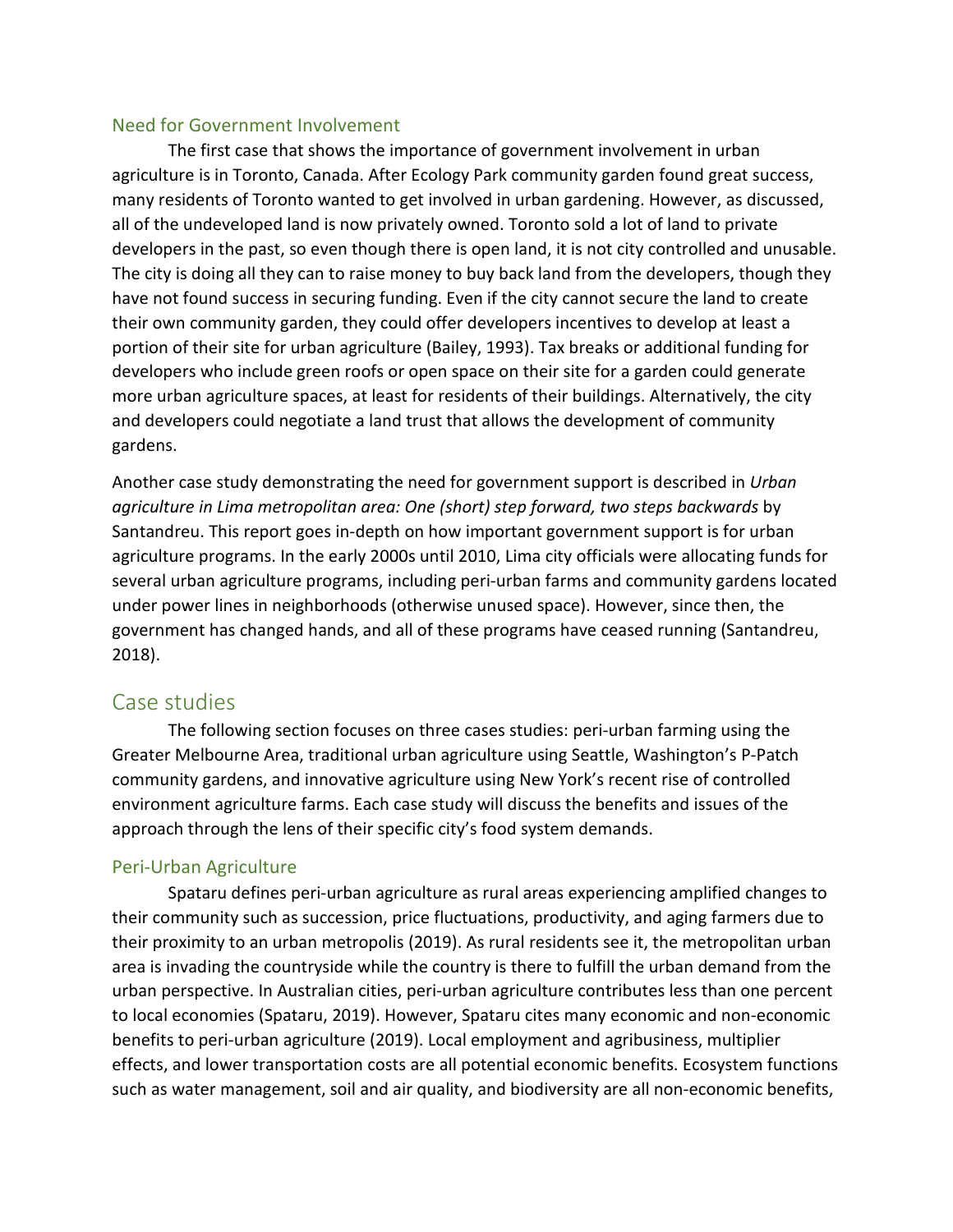in addition to recreation and heritage, community unity, tourism, quality of life, and education and health opportunities (Spataru, 2019).

There have been several policy changes throughout the years that have attempted to create harmony between Melbourne's metropolitan and rural areas. In the 1970s, there was an initiative to create a green belt consisting of green spaces set aside between growth corridors (Buxton, 2016). In 2002 the city implemented *Melbourne 2030,* which included new rural planning zones and a new growth boundary for the green belt. Later, in 2012, the city reduced regulation on the rural zoning plans and allowed subsidies for non-farming commercial uses (Buxton, 2016). The current planning model of Australian metropolitan areas favors continuous urban growth and disregards the benefits of agriculture (Spataru, 2019). However, there are some policies in place to protect the farmland. Things like zoning, "Right to Farm" ordinances, agricultural buffers, and acquisitions of farmland using trusts, incentives, and taxation all help keep the land from being urbanized (Spataru, 2019). The core of the issue, in this case, is how the land is valued. For those who favor urban growth, the land is more valuable when developed and the contributions that the farmland makes is not as important. If the farmland will be protected long term, the city will have to work with the agriculture workers and farm owners to optimize the land to show it can offer more to the community as farmland (Spataru, 2019).

One farm study found that much of the produce may not be able to be imported from other areas, and what can be brought in from other areas would come at the cost of the consumers (Buxton, 2016). Business models currently do not consider sustainable food production, food security, climate change, or land and resource management. Including these issues in how farmland is valued shows how vital it is to protect agricultural land (Spataru, 2019). Urban sprawl has the potential to reduce Melbourne's peri-urban food production from 41 to 18 percent by 2050 (Hynninen, 2020).

While sustainable food production is a key aspect in maintaining the farmlands long term, not all of these peri-urban farms are using sustainable farming methods. Within the last forty years, the agriculture sector has shifted to competitive productivism, which has led to wide use of monocultures, industrial-scale production, and expansion of world food trade (Spataru, 2019). Farmers are pressured to either keep up with these unreasonable demands or get out of the business. In order to keep up, farmers have turned to using more fertilizers, insecticides, equipment powered by fossil fuels, and animal pharmaceuticals (Spataru, 2019). In addition, irrigation has allowed farmers to expand to areas that would not naturally get enough water to sustain agricultural practices. This intensification of agriculture allows farmers to keep up in economic competition, at the expense of the environment. These methods ignore traditional knowledge and practices, rely on commercial seed and chemical inputs, and favor economic development over systems that support the natural environment (Spataru, 2019). Some of the environmental impacts of these practices are soil erosion and salinization, pest and plant intrusion, and damage to native vegetation. The local government had previously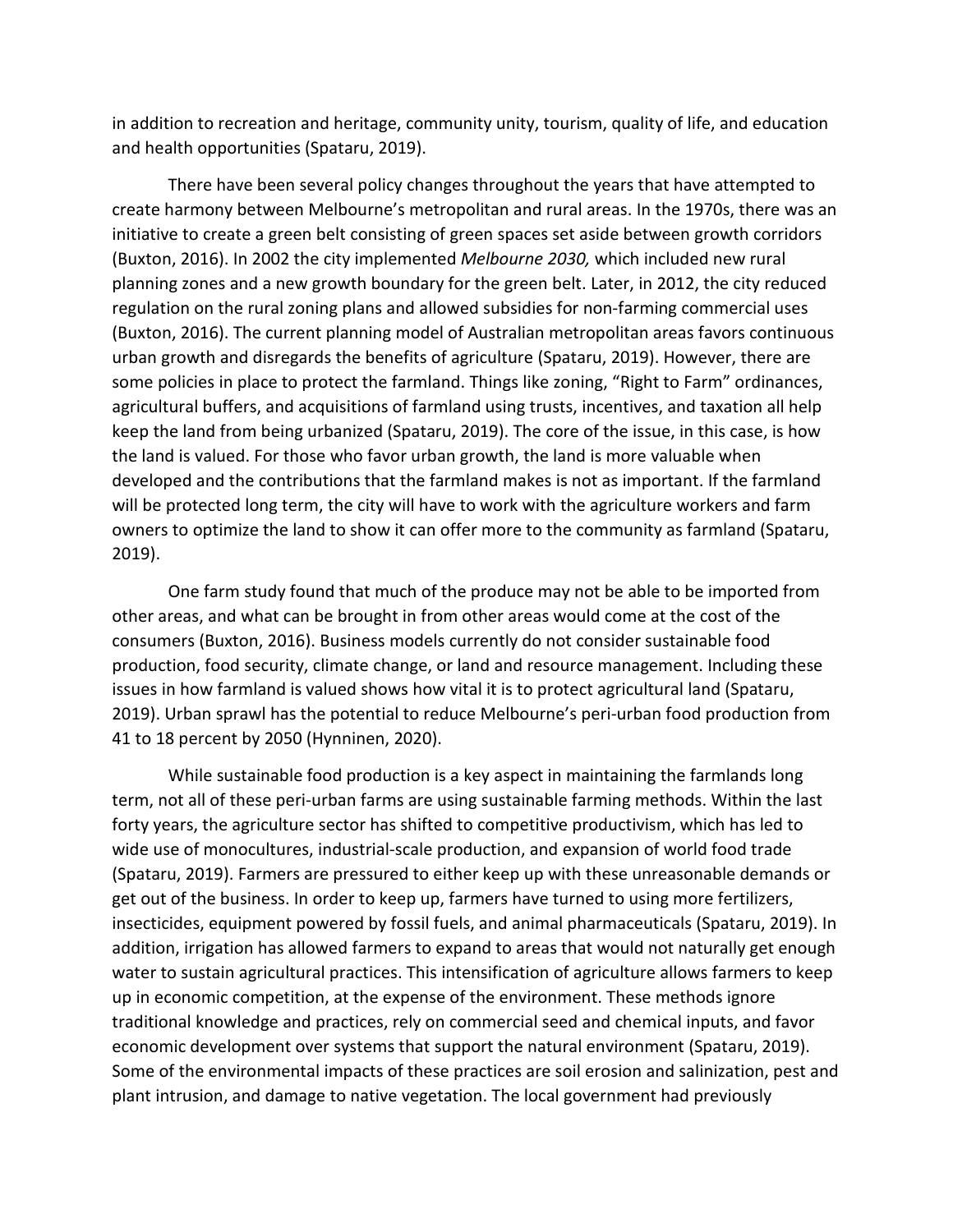supported these practices to aid farmers in maintaining their farmers; however, many now critique these methods as only short-term solutions that will have long-lasting effects on the environment (Spataru, 2019).

Competitive productivism in Australia was amplified by the belief in the agriculture sector that farmers should manage all of the risks, markets, and uncertainty without any governmental subsidies. This has decreased the number of operating farms throughout Australia from 145,000 to 85,000 since 2000 (Spataru, 2019). At the same time, farms with revenues of \$1 million or more increased from three to sixteen percent and their occupancy has grown from forty-five percent to sixty-three percent (Spataru, 2019). Four issues are affecting the peri-urban area of Greater Melbourne: loss, dilution, transition, and transference. Loss refers to the decreasing amount of farmland as it gets converted to commercial or urban use. Dilution suggests the hazy delineation of urban and rural land has led to farmers competing for land with commercial and residential buildings. Transition refers to the decrease in agricultural businesses, which has led to a decrease in support in other aspects of the supply chain. Finally, transference discusses the relocation from peri-urban areas due to limited financial practicality or growth opportunities (Spataru, 2019). Farmers such as Andrew Thompson, whose family has farmed their land for fifty-three years, are becoming less common. He said to Hynninen he sees signs of these changes every day as the land around him is divided or sold to non-farmers wanting to convert to a rural lifestyle (2020).

As a response to competitive productivism, planners have been looking at a "postproductivist" model, multifunctional agriculture. This is a holistic approach to re-evaluate agriculture activity, emphasizing food security, environmental, socio-cultural, and economic functions (Spataru, 2019). Internationally, the World Trade Organization claims that multifunctional agriculture supports rural development and environmental sustainability. According to the Food and Agriculture Organization, multifunctional agriculture is meant to address food security, environment, economy, and socio-cultural functions (Spataru, 2019). The Organization for Economic Co-operation claims there are two different interpretations for multifunctional agriculture: positive concept of multifunctionality and normative concept of multifunctionality. In the first interpretation, the agriculture effects or outputs are many and interrelated. This is an economic approach framing the outputs so that their value is based on market factors (Spataru, 2019). The second perspective, the normative concept of multifunctionality has three parts: expanding to multiple markets, building farms a wider economic framework for alternative income, and encouraging unconventional farming innovations for their process and products (Spataru, 2019).

Spataru identifies six principles that are relative to the scale of the area being examined. The first principle, flexibility, refers to the ability of government agencies, farmers, and associates to reach a fair agreement. Collaboration, the second principle, is another that is in demand in Greater Melbourne. There is a clear need for cooperation between the local government and farmers to maintain the agriculture sector. The third principle, "smaller-can-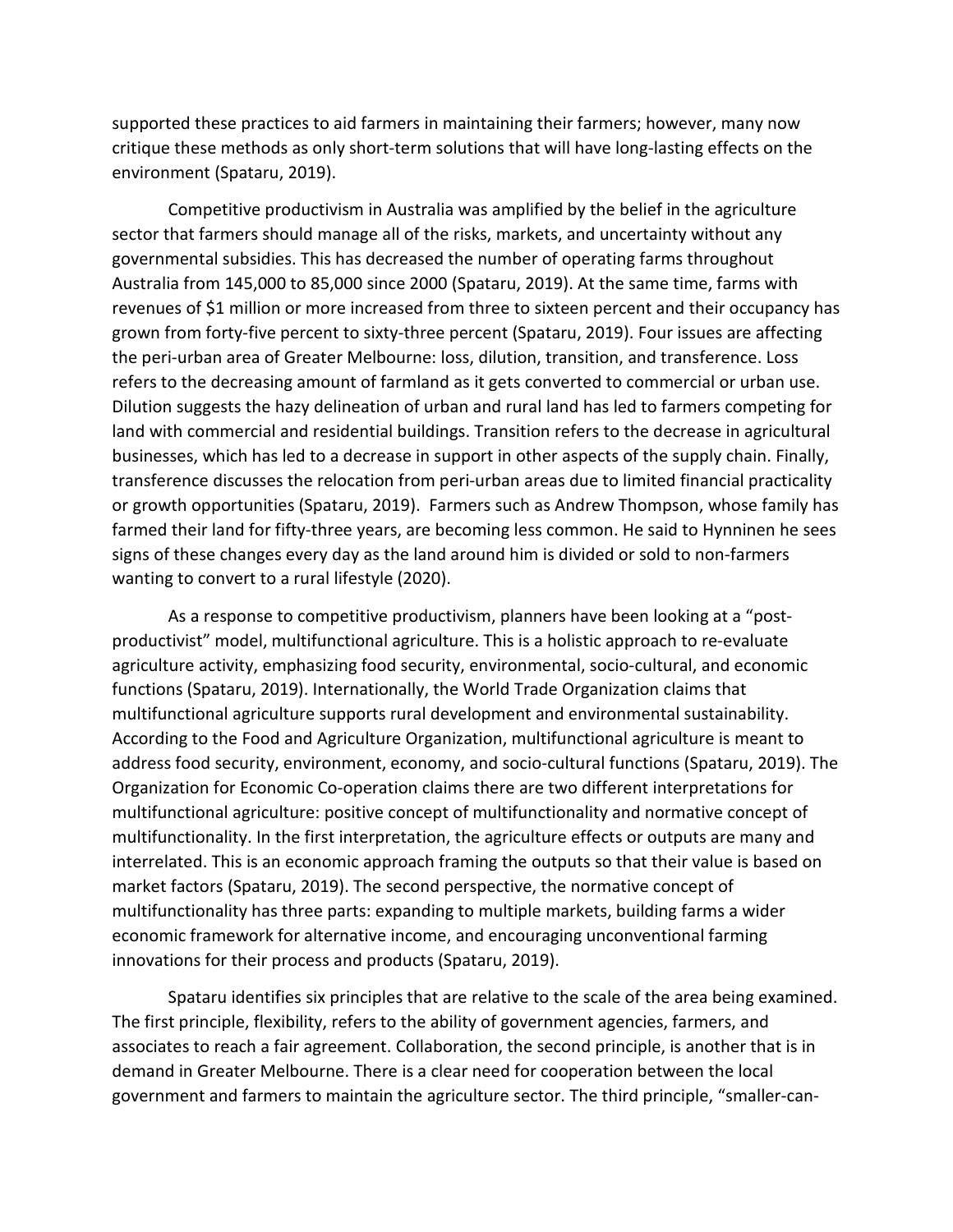be-better" describes the move from farming agriculture as economies of scale to economies of scope (Spataru, 2019). Promoting smaller farmers gets rid of the mentality in the area that only big farms can survive. Smaller farms have shown to be more flexible and adaptable as well. The fourth principle is long-term strategies, which creates a vision for all stakeholders while maintaining environmental constraints, rural development, and climate change (Spataru, 2019). The fifth principle, use of technology, refers to farmers adopting the technology that would best suit their practices and make production more efficient. Finally, the last principle is circular resource use, calling for farming systems to reduce emissions and waste, prioritize circular economy, while minimizing their impact on the environment (Spataru, 2019).

If these principles were applied to Greater Melbourne, or any peri-urban area, they would create a stronger food system. Support from the local government and prospective alternatives for income in times of need would allow more small farms to stay open. These smaller farms cannot currently compete with large-scale commercial farms and these subsidies and support could mean the difference of staying afloat. Smaller businesses have a lot of potential, they have more flexibility with what they can grow, have the ability to adapt and cater to niche markets in the food system (Spataru, 2019). If these peri-urban farms are lost it will not only affect the farmers or those in rural areas, but those in the city that depend on having fresh produce, eggs, chicken, etc. (Hynninen, 2020). Promoting multifunctional agriculture prioritizes more than just the economic aspects, benefiting the environment and socio-cultural factors (Spataru, 2019).

#### <span id="page-8-0"></span>Traditional Urban agriculture

The City of Seattle has done a lot to promote a diverse and inclusive local food system. In 1973 they began the P-Patch community garden after buying the Picardo Family Farm. Since then, the city has expanded the P-Patch program to include over 60 gardens with more than 1,900 plots occupying 12 acres of land (Cipalla, 2018). While buying the farm was the first cityrun community garden, the area's interest in urban agriculture began a few years prior. In 1970 the Boeing Bust caused many residents to be out of work, money, and food, leading to a "back to the land" movement. It was then that University of Washington student Darlyn Rundberg Del Boca devised a plan to teach children how to grow food and provide neighborhoods with fresh, healthy produce. She worked with Wedgewood Elementary school to create a large plot of produce for the community on a portion of the Picardo Farm. Families were given an 8' by 8' plot on the site for their gardens (Cipalla, 2018). After this first farm was developed and the city saw how successful it was in providing food and bringing people together, they purchased the Picardo Farm, and ten more garden sites by the following year. In 1974 the Mayor, Wes Uhlman, a P-Patch gardener himself, began a community garden program to promote open space and recreation (Cipalla, 2018).

While this movement benefited many community members, the gardens were seen as temporary, and many were lost to development. By the early '80s, the city faced budget cuts that threatened the garden program; many did not think it would survive. Glenda Cassutt, the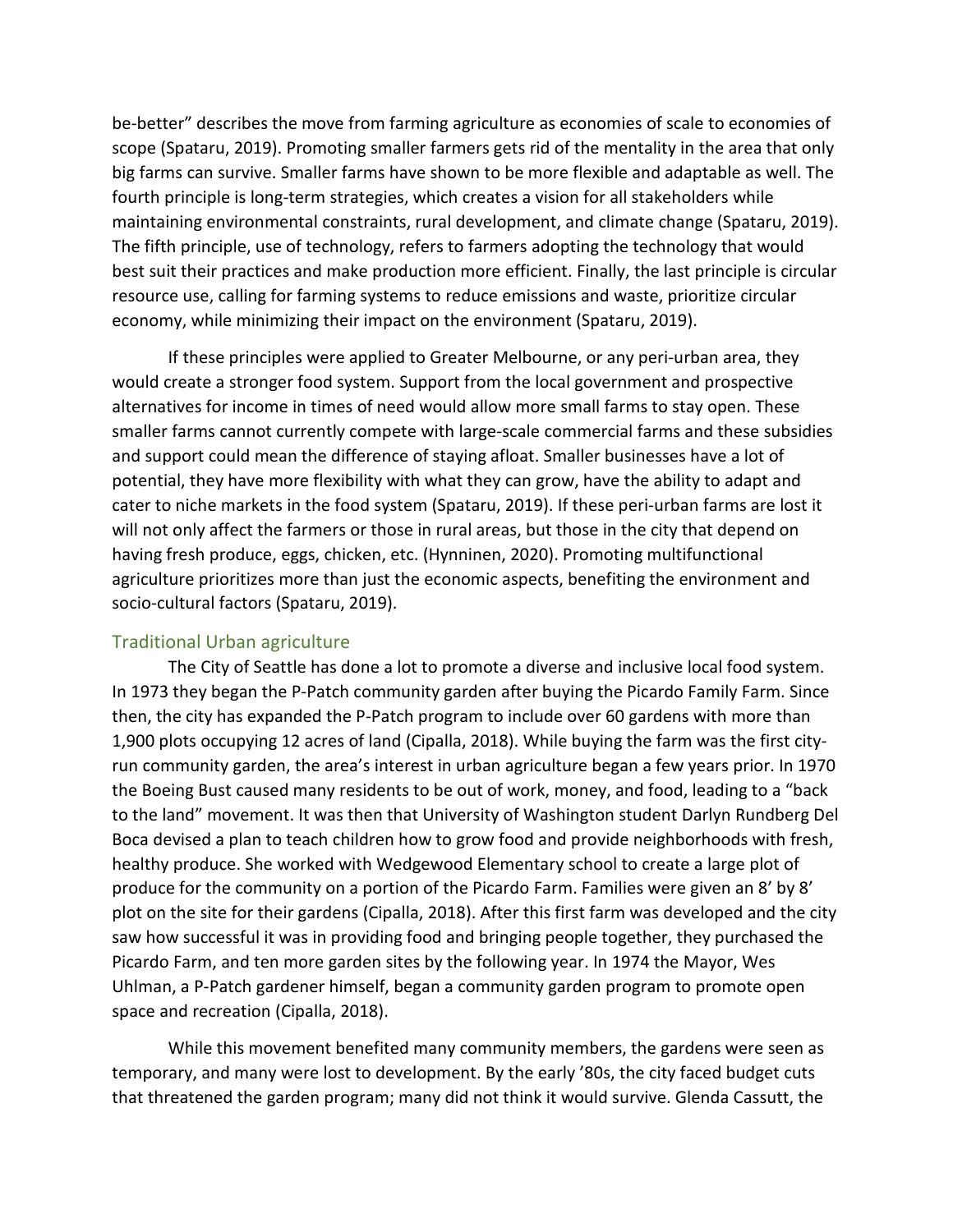

manager at the time, said the first thing that saved the program from being cut was forming an advisory council for community support and aid in lobbying and fundraising. The second thing that helped was similar organizations across the country reaching out for moral support (Cipalla, 2018).

In the late 1980s, the program gained recognition when four different P-Patch sites won national community

gardening awards. After this, Seattle hosted a conference for the American Community Gardening Association; attendees went on to spread the word (Cipalla, 2018). By 1993 P-Patch was the largest community gardening network in the nation, having 30 gardens and a waitlist of 600. By 2017 these numbers have expanded to 90 gardens with 2,000 people waitlisted. Anyone can apply for a space in the garden, with three different plot sizes ranging in price and financial assistance available for those who cannot afford the fees. The smallest plot is 10 feet by 10 feet for \$43, the medium plot is available for \$57, and the largest plot is 10 feet by 40 feet for \$85. The fees are used to maintain the rest of the garden and for the garden employees. Although the gardens have been expanding, the program has the same number of employees, putting a strain on their workforce. In addition to the P-Patch program employees, all gardeners must volunteer at least 8 hours to sustain the public areas of their garden (Cipalla, 2018). While the program is not profitable for the city, they are dedicated to working with their partners to continue providing everyone who wants to participate in gardening a chance to do so. The social benefits the program brings to the community outweigh the need for fundraising (Cipalla, 2018).

The City of Seattle has created a powerful asset in its food system through its community gardens network. They are devoted to providing the community members with fresh, healthy foods and a connection to the community and nature. P-Patch gardeners are passionate about land stewardship and have fought hard to maintain their garden space. While the program is the largest in the country, some neighborhoods are not currently benefiting from them. Neighborhoods such as downtown, Capitol Hill, and south lake lack open space meaning there is nowhere for the city to create new gardens for the residents in these areas (Cipalla, 2018). However, this logistics will not stop the city from implementing community garden programs for everyone who wants to be involved. They are looking into creative ways to create urban agriculture spaces, such as collective gardens without individual plots, giving gardens, and food forests (About the P-Patch Program).

The P-Patch Program has several partnerships that come together in support of market gardening, youth gardening, and community food security programs. They emphasize providing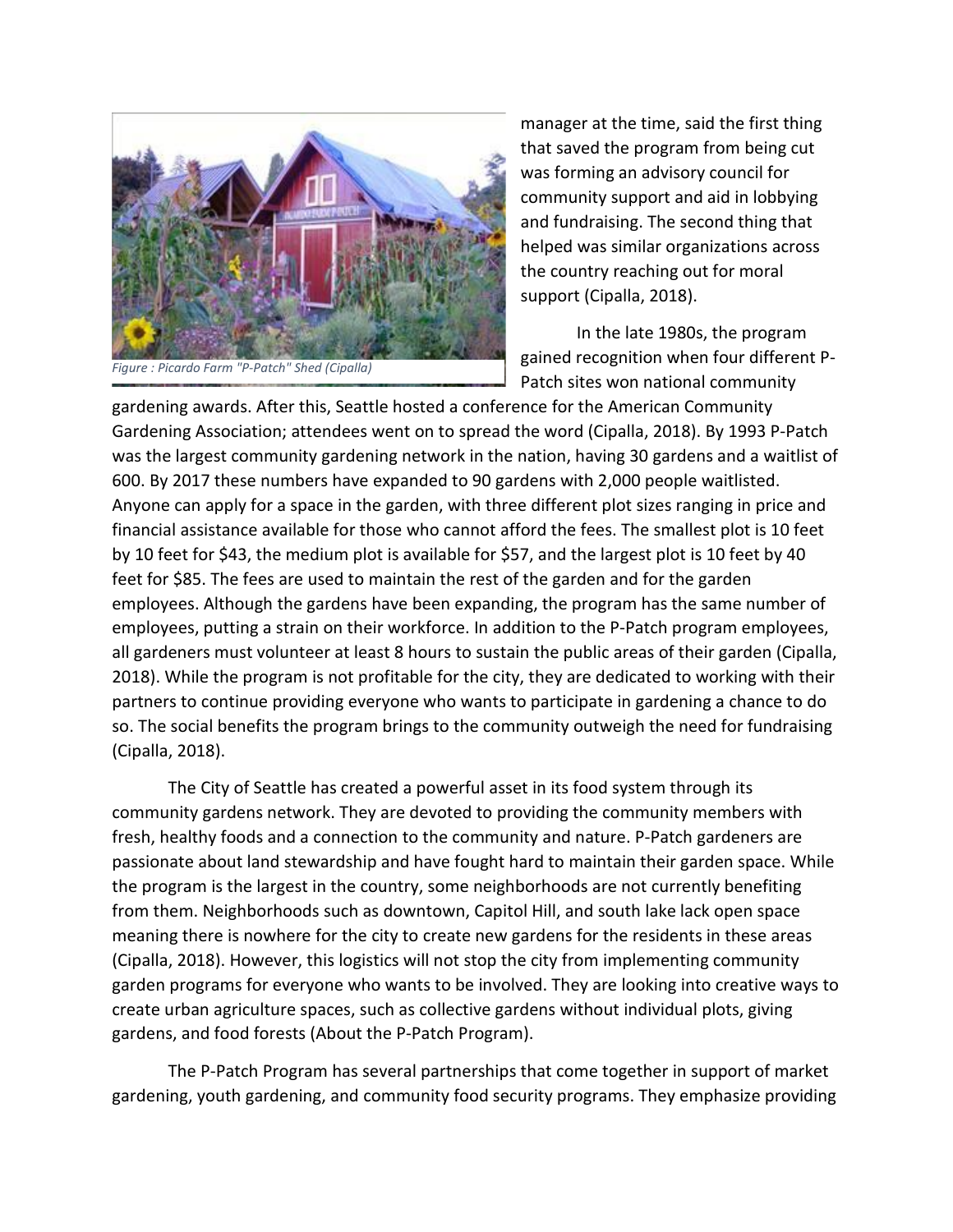food to the City's immigrant, youth, and lower-income residents (About the P-Patch Program). According to the program's 2020 end of year report, their mission statement was defined by two principles: putting race and equity at the center of all decisions and actions and investing in the power of community-generated solutions (2020). The program is working to achieve racial equity and dismantle the barriers that have previously kept people of color from participating in the program (Seattle Department of Neighborhoods, 2020). In 2021 the P-Patch program has three priorities. The first is to continue increasing the number of Black, Indigenous, and people of color (BIPOC) participating in gardening and improving the gardeners' experience. Priority two is to enhance engagement and outreach in BIPOC communities. Their final priority for 2021 is to develop partnerships and collaboration within and serve target communities (Seattle Department of Neighborhoods, 2020).

#### <span id="page-10-0"></span>Innovative Urban Agriculture

While there have been accounts of soilless and vertical gardening for hundreds of years, controlled environment agriculture has gained more popularity in the last few decades due to improvements in lighting and plastic for greenhouses (Goodman, 2018). One place that has been taking advantage of these advancements in New York City. While there have been community gardens throughout the city for years, larger and commercial farms have become more prominent (Cather, 2018). In order to support this growing industry, the New York City Council passed the city's first urban agriculture policy bill in 2017. As a part of this bill, they created a digital network to collect data on urban agriculture across the city, all compiled onto one website. A related bill proposed by the council calls for updating the language in the zoning codes to include terms such as "urban farming," "rooftop farm," "vertical farm," "hydroponics," etc. (Cather, 2018). However, the final version of the bill does not include these updates to the zoning regulations. This has not stopped the residents from becoming increasingly interested and involved in urban agriculture (Cather, 2018).

Due to the city's climate, most of the growing has to be done in controlled environments. Most of these controlled environment farms grow their food through soilless methods, such as hydro and aquaponics (Goodman, 2018). These methods maximize the yield for the small spaces, allow year-round production, reduce water use, eliminate pesticides, and reduce pollution from water runoff. However, there are some concerns with controlled environment agriculture setups. There is usually a large start-up cost associated with creating the controlled space and a high energy demand to provide enough heat and light for the plants year-round, and there is still a chance for disease and infestation within the controlled systems (Goodman, 2018).

Goodman looks at three farm typologies: commercial farms, institutional gardens, and community gardens. Seven commercial farms use these techniques within the city, five companies that make controlled environment agriculture technology and products, and two restaurants that have controlled growing environments as key features. In addition, controlled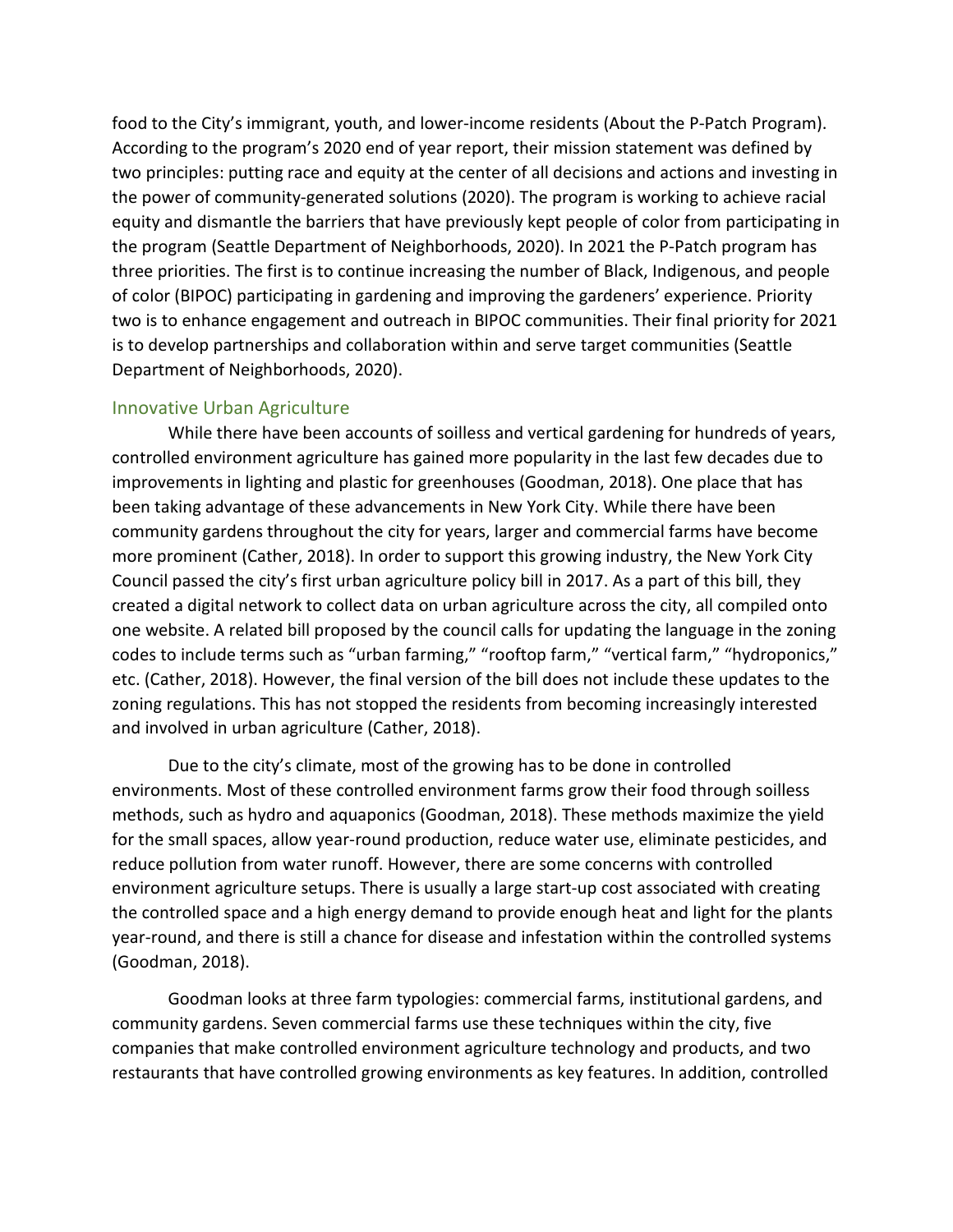environment agriculture is used by six social service agencies to grow food for low-income families, five youth-focused non-profits, and 133 public schools (Goodman, 2018).



The commercial farms have the primary goal of attaining profitability with secondary targets aligned with urban agriculture's social expectations. In New York, there are ten commercial farms, overseen by seven companies, that use controlled environment agriculture (Goodman, 2018). These companies have a variety of methods for reaching their consumers. Gotham Greens distributes to the largest network, including online orders, wholesales

to mid-and high-price supermarkets and grocers, and highly rated restaurants. Edenworks works with Whole Foods and other mid-priced grocers. Square Roots' microgreens can be found at twenty-four different grocers across the city, while Eli Zabar's produce can only be found at his store, the Vinegar Factory. Sky Vegetables have online shopping for their grocery stores and vends to a restaurant in Connecticut, and Farm.One has direct sales to restaurants.

The next category of controlled environment agriculture addressed by Goodman is institutional farms. These farms are affiliated with hospitals, schools, prisons, or public housing developments (2018). Across the city's five boroughs, there are over one hundred and thirty controlled environment agriculture farms. These farms function as more than just food production centers- they often offer education on how to grow produce to the community associated with it. Most of the produce grown in schools is given to the students, with any surplus being donated to food banks or homeless shelters. Controlled environment agriculture setups can be found at four percent of the city's public elementary and middle schools and at eleven percent of the public high schools (Goodman, 2018).

The smallest category of controlled environment agriculture in New York is community farms. Six out of the seven of these farms are run by non-profits and function to engage the local community in food production (Goodman, 2018). The other farm, project Farmhouse, functions as an example of indoor farming with a public-centered education center. These farms were started by a non-profit and are maintained by independent agencies and are at risk of closure in the future due to lack of planning after staff turnover (Goodman, 2018). Goodman was unable to find any community gardens within the city that function as a controlled environment system; however, Oko Farms has a hybrid model that sells produce and offers aquaponics training to adults and low-cost or free youth education programs (2018).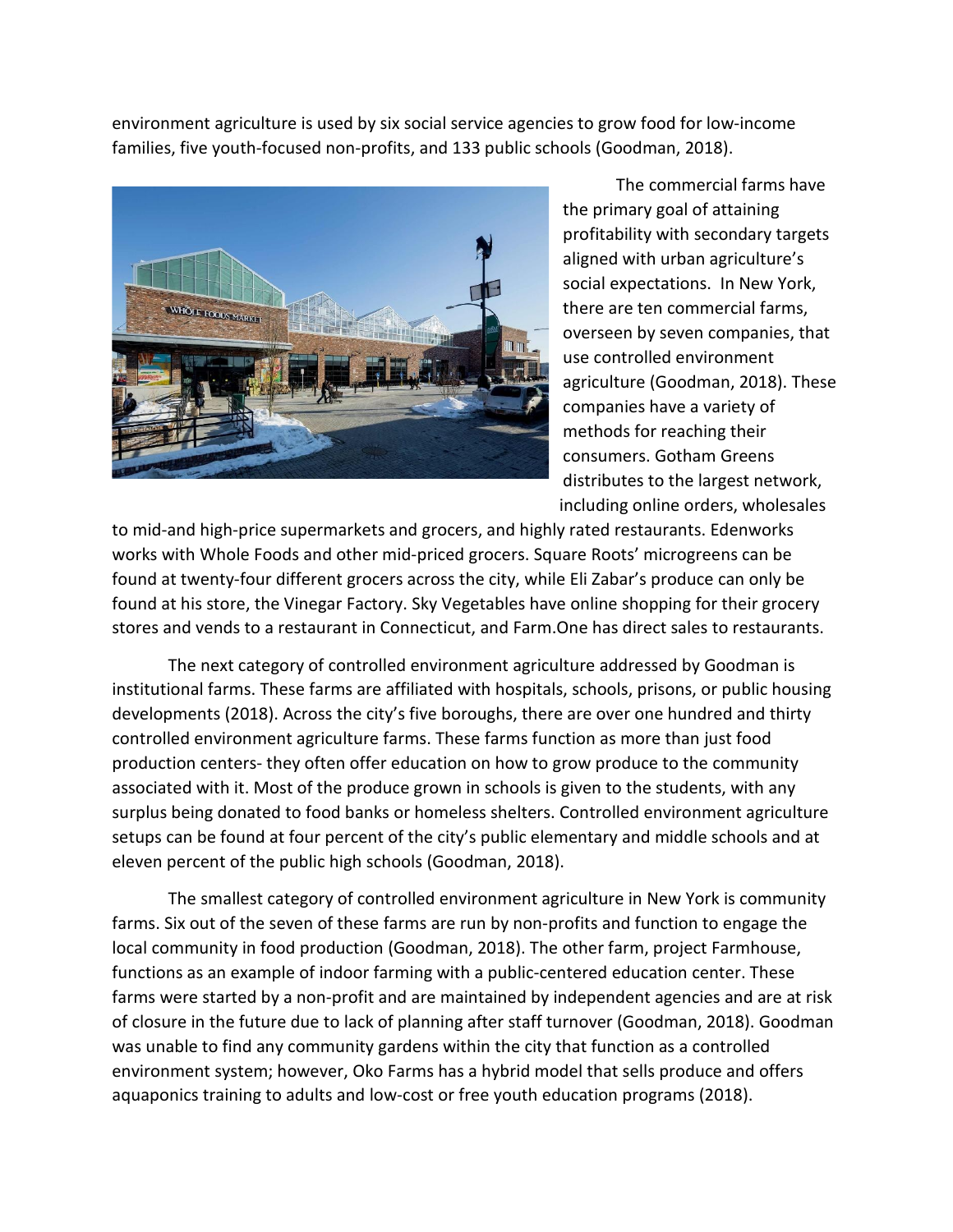Overall, Goodman had difficulty finding exactly how much food was produced by the controlled environment farms (2018). The data that was found came from a mix of surveys from the controlled environment farms and Agrilyst, a technology firm that does data monitoring and analysis of New York's indoor farming sector (Goodman, 2018). The most common produce within the commercial sector was lettuce greens and herbs, with farms that deliver to chefs having a wider range of produce. Two of the farms, Edenworks and Oko Farms, have fish or seafood in addition to the produce they grow. They found that the produce grown within these controlled environment farms is priced at a premium and is more expensive than similar items grown conventionally or locally that can be found at the same stores. This makes the produce grown by these commercial-controlled environment farms unaffordable to low and even middle-income shoppers (Goodman, 2018).

As of now, commercial controlled environment agriculture makes up 0.0015 percent of New York City's land. Five of these farms are located on rooftops, three are inside of buildings or shipping containers, one is both on top of a roof and indoors, and only one is located at ground level (Goodman, 2018). In an interview with a broker, Goodman found that the average lease rate for an indoor farm would run \$32 to \$40 per square foot (2018). However, there have been cases investors are willing to give better deals or even free spaces to promising businesses. Since land and real estate are so valuable, many farmers look to use either unused or underused space, such as rooftops.

Before 2012, this was difficult to do in the city, as the roof was counted as a part of the floor-to-area ratio and therefore prohibited for buildings at or near this ratio. However, after 2012 this rule was changed, opening the door for several new rooftop farms. If the farm is being built on a rooftop that was not intended to be a growing space, the farm should find a building constructed between 1900 and 1970 when codes demanded greater roof loads, to ensure structural stability (Goodman, 2018). The New York City council has a number of members devoted to creating a modern food policy and includes space for the industry to grow efficiently in the era of technology (Cather, 2018). The council is navigating the balance between these large tech-driven commercial farms and existing small-scale farmers in the communities. While indoor and vertical farms advocate zoning and code changes for their production, community farms are fighting for the right to their land against real estate development. The council is working on legislation that will protect the rights of these different parties (Cather, 2018).

Another typical concern with controlled environment growing systems is the energy demand. Only four New York indoor farms rely on sole-sourced light or LEDs. Seven of the commercial controlled environment farms rely on sunlight to grow their produce, only using lighting to supplement the remaining demand. In addition to being one of the companies that primarily use natural sunlight, Gotham greens has an array of solar panels that generate fiftyfive kW of energy (Goodman, 2018). In addition, they have an automated system that monitors the weather, humidity, temperature, and lighting for their farm spaces. Gotham Greens utilizes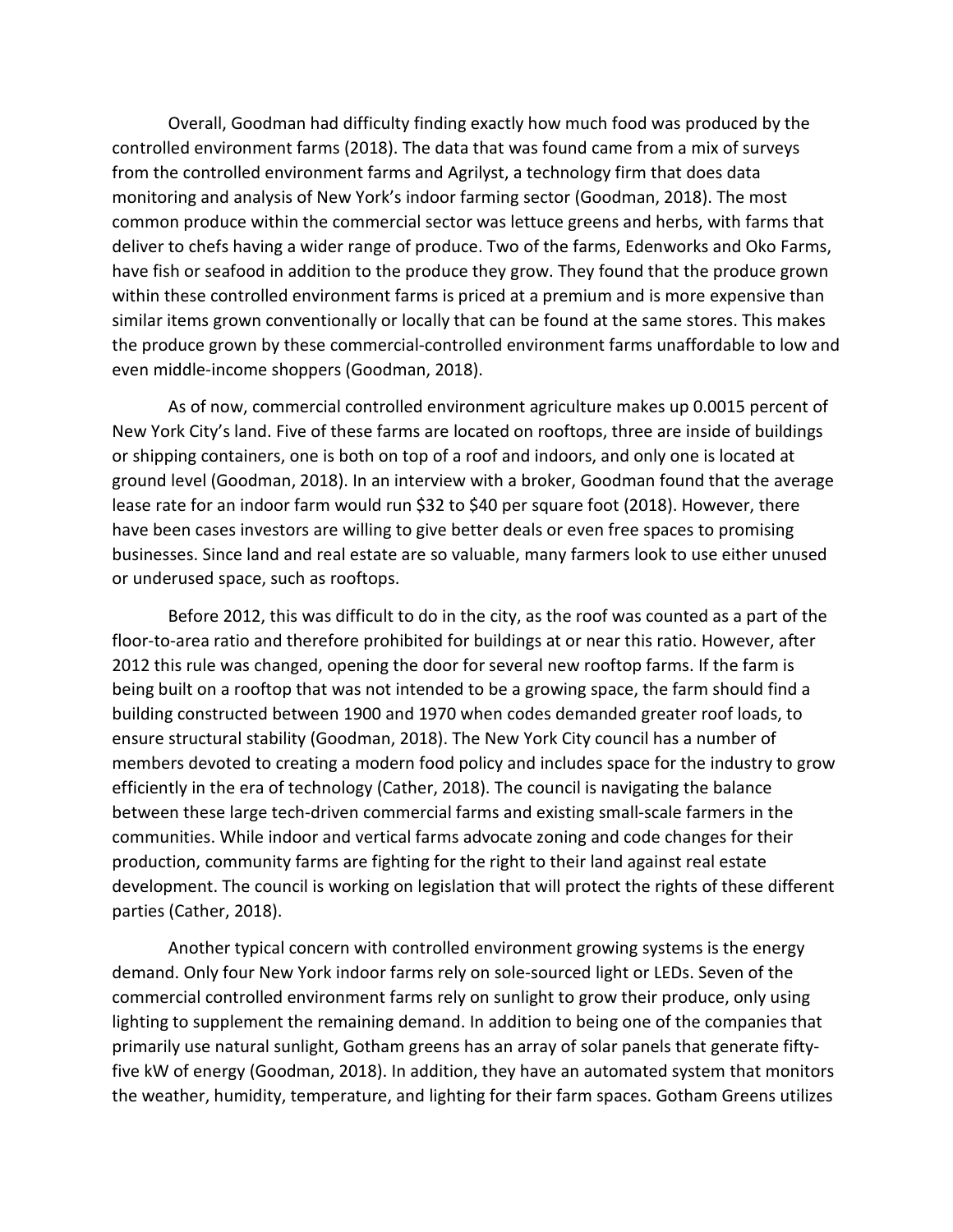the latest technology that constantly monitors and collects data to create the most efficient production. Monitoring the plants with this technology allows them to keep up to date with the crops' progress and health (Gotham Greens). Gotham Greens and many other controlled environment farms are not certifiably organic, but they use an integrated pest management system that uses natural pesticides like beneficial insects (Goodman, 2018).

While there are many different commercial farms in New York utilizing controlled environment agriculture, Gotham Greens may have had the largest impact in the industry. In 2011 they became the first commercial-scale rooftop greenhouse in the United States and two year later, they became the first commercial-scale greenhouse farm integrated with a supermarket in the world. As of 2015, they held the world record for the largest greenhouse and New York's third and largest greenhouse (Gotham Greens). They have since extended their facilities across the United States, with locations in Chicago, Baltimore, and Denver, and distribution to more than 40 states. Across all of their locations, they employ over 400 full-time employees (Gotham Greens).

In New York, an estimated one hundred and fifty people are employed by the six commercial controlled environment farms, with sixty-six percent of the workers being employed by Gotham Farms (Goodmen, 2018). Eleven percent of the jobs are high-paying stem jobs, eleven percent of the jobs are non-greenhouse agriculture work, but the majority, sixty-six percent, of the jobs are greenhouse work that pays around minimum wage and require little agricultural skills (Goodman, 2018). Commercial controlled environment farms do provide a small quantity of green-sector jobs to the community. However, most of these jobs do not pay very well and at the price point of the produce many of the workers would not even be able to afford what they grew if they were to buy it from a grocery store.

According to Cather, even if all potential land were converted into gardening or farm space, they could only produce enough to provide between 103,000 and 160,000 out of the 8.4 million residents with produce (2018). Goodman found that controlled environment agriculture contributed very little to New York's overall produce consumption. Even though most farms are focused on low-income neighborhoods, it cannot be proved that they help substantially (2018). The produce available from these farms is limited in selection and generally is not the most nutritious (i.e., lettuce, herbs). However, there is still great potential for controlled environment farms within the city. There is a lot of available space on roofs and potential for affordable space within underutilized industrial areas. On the other end of the spectrum, the commercial farms opt to be within the city to provide their high-end customers produce in hours instead of days (Goodman, 2018).

Controlled environment agriculture is a big investment for farmers that may not pay off in every scenario. In New York, the city has the infrastructure, demand from consumers, and a short traditional growing season. This means that their start-up cost was not as much as in a city that does not have expansive roof space for agriculture use and if their investment was made, they might not have the customer base who are willing to pay the premium of produce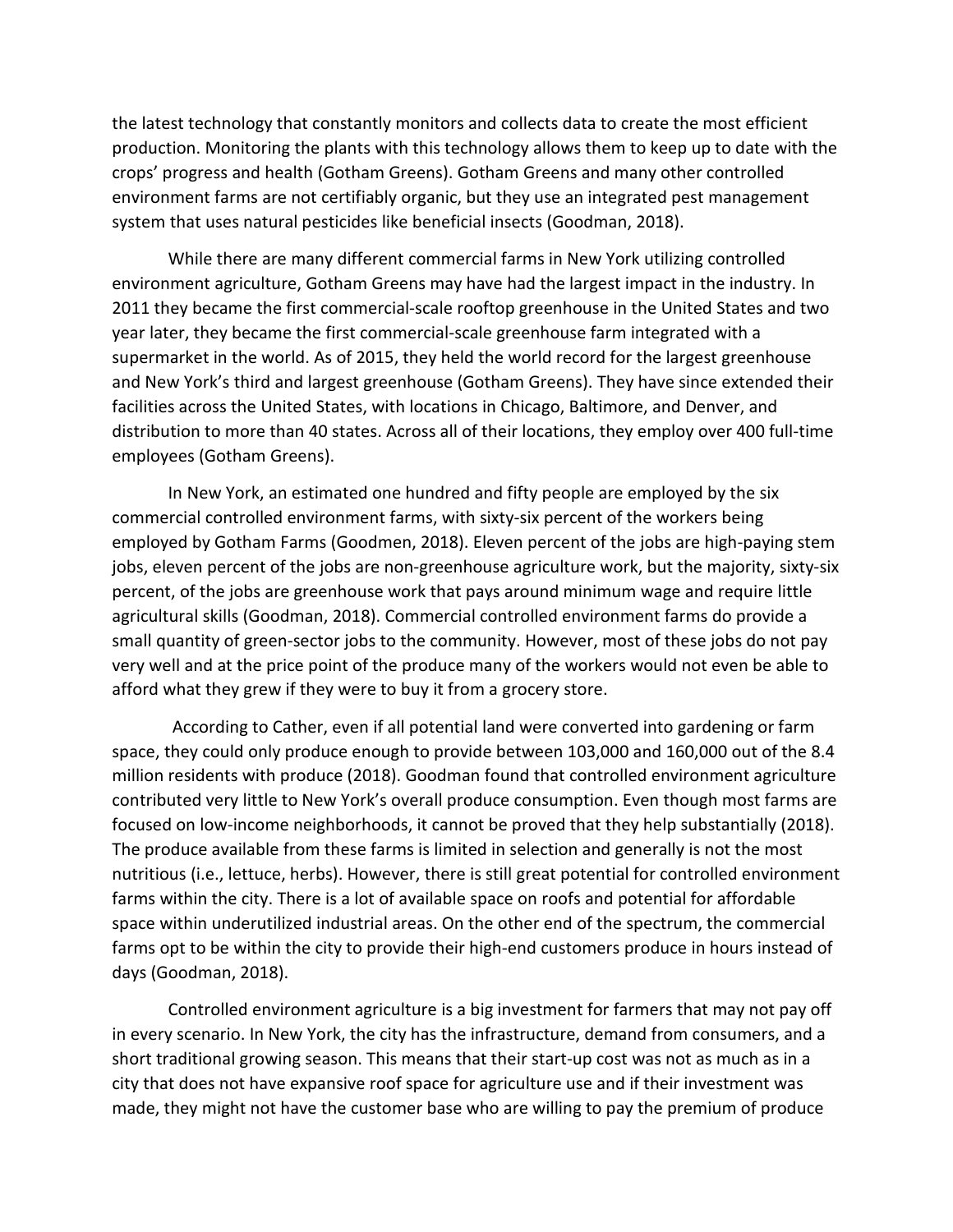grown under these circumstances. In addition, areas with longer growing seasons might find it more beneficial to just grow their produce using outdoor soil methods. Overall, each form of urban agriculture has its time and place where it can greatly benefit the community, environment, and economy but is most effective when tailored to a specific city.

## <span id="page-14-0"></span>**Conclusion**

An increase in urbanization coupled with the disconnect between the urban environment and food production makes it clear that changes must be made to our modernday food system. Bringing in food made through industrial agriculture is unsustainable due to farming techniques and transportation and can harm local economies by taking money away from local farmers. Urban agriculture, on the other hand, can provide freshly grown foods within the community. This can have positive impacts on both the people involved in the food system and the environment. While there are challenges faced by urban agriculture, such as lack of available land and dependency on funding, overcoming these adversaries can pay off for the community in the long run. Peri-urban agriculture, traditional agriculture, and innovative agriculture systems all can change how people interact with the food system. While these techniques might not all be appropriate for all locations, a combination of methods should be invested in by public and private entities to make a dynamic, resilient food system.

Traditional Urban Agriculture, such as community gardens, provides the most social benefits for a community. These spaces provide education on growing food and land stewardship, strengthening the community with a space to connect with others and nature. For many urban residents, this connection to nature is missing due to a lack of green space. However, outdoor gardens may not be a viable option in every climate. Without having greenhouses, the plants are entirely dependent on moderate temperatures, and variation within weather patterns or seasons can lead to the loss of crops leading to decreased interest among participants. On the other hand, if participants live in a moderate climate and are provided a space with good soil conditions for growing, they will see great success with their produce. Once a few residents have successful harvests, other community members may want to participate in the gardening. While there is some potential revenue for the community, traditional urban agriculture does not produce much produce to sell back to community members. In most cases, the revenue is only enough to maintain the garden maintenance.

Peri-Urban agriculture is an essential asset for communities. While community members may not get to work on the farm and garden, they are still provided with fresh, healthy, local foods. Like traditional urban agriculture, peri-urban farms have to either use greenhouses to protect their crops or rely on the weather for enough lighting and growing temperatures that might not be as consistent in some areas. While they still do not produce as much as industrial agriculture methods, peri-urban farms can often produce more than community or home gardens. The agriculture methods used on peri-urban farms are generally more sustainable than the methods used on industrial farms. Peri-Urban farms need to be supported to save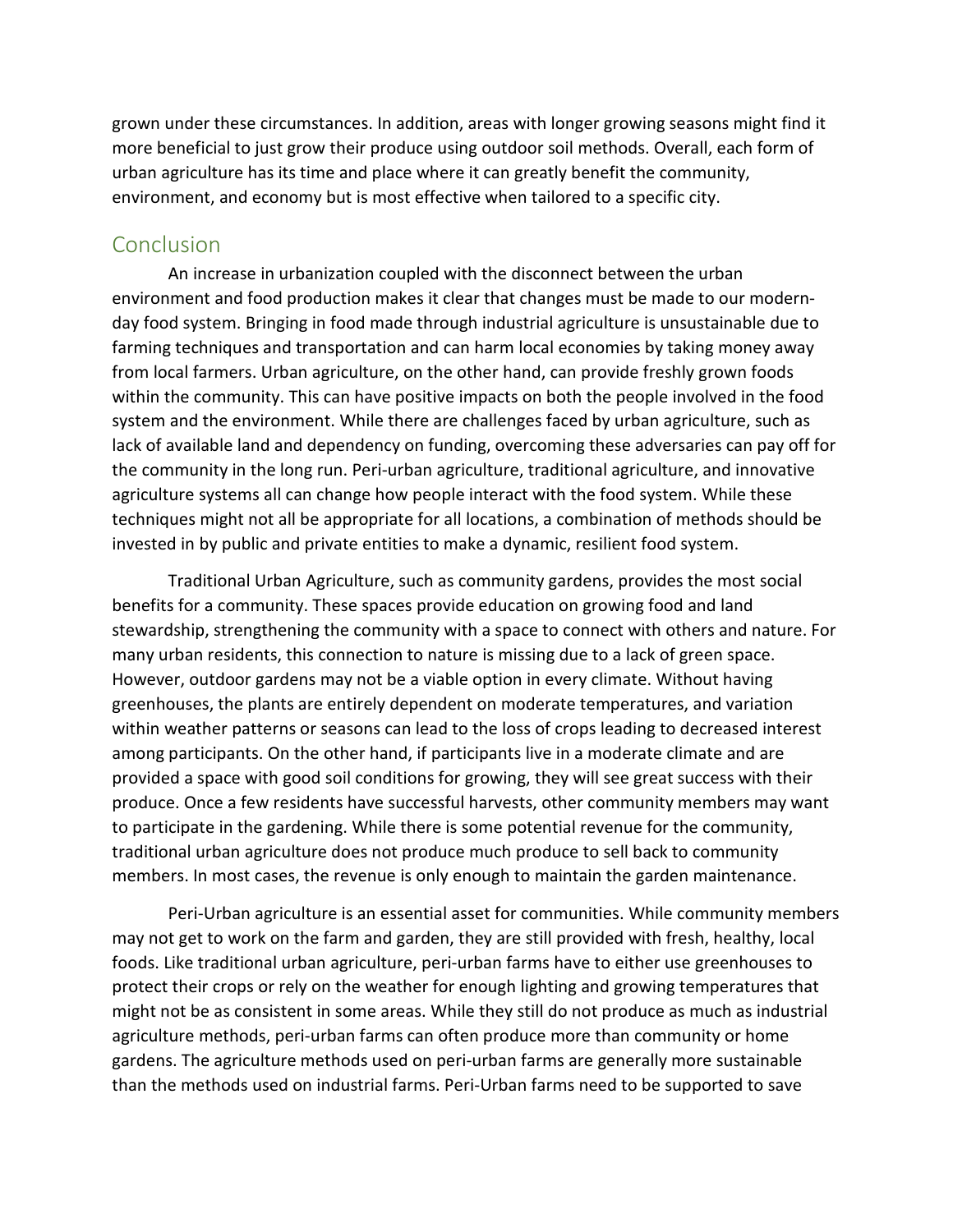them from being taken over by the sprawl of urban areas. Many farms are now being threatened by this sprawl, lack of interest and workers, and imported produce. For consumers, buying from local farms might not be as affordable as buying from supermarkets. However, if the city could find a way to make up the farmers' price through incentives like tax reductions, it is more likely these farms will keep serving their communities.

Innovative Urban Agriculture has the most hurdles to overcome as a potential growing method. The upfront costs are often high, deterring developers from investing in these projects. The operation of vertical farms can be expensive and energy-intensive due to the amount of light needed by the produce. While there are some emerging techniques to use natural sunlight reflected through the building, innovation is needed in this sector before it will be the most sustainable method of growing produce. Though innovative urban agriculture has its downsides, it is still an important part of creating strong urban food systems. Indoor gardens and vertical farms can be built everywhere regardless of the weather due to their independent internal temperature and lighting controls. They can also be made at a large scale that can produce more fresh foods than the other two methods. The amount of produce that these farms can grow means that there is potential to become profitable.

## <span id="page-15-0"></span>Limitations and Future Research

When it comes to implementing these ideas, they must be considered in the context of the given city rather than at face value. Every city can benefit from urban agriculture as it can bring people together, support the local economy, and help alleviate food deserts. However, a plan of how to best strengthen a city's food system should be analyzed based on the community's needs and conditions. As discussed, not every form of urban agriculture is appropriate for every city; traditional gardens might not have the right weather conditions, or there might not be enough investors for innovative technologies.

Future research should be done looking at a specific city and its current system to determine where improvement is needed. Eliminating food deserts should be a priority for urban agriculture to ensure everyone has access to fresh, healthy, and affordable foods. These communities might not have any open space to create gardens. In these cases, solutions such as a rooftop or indoor gardens should be considered. In cold areas, greenhouses and innovative growing techniques will be more appropriate than outdoor gardens as the growing season would not be long enough to provide an adequate amount of food. Overall, every city can benefit from some or all of these growing methods. All methods should be considered in order to find what best serves the community. Once the methods are determined, investment from the city and private entities is needed to implement a stronger food system. With these urban agriculture techniques cities can provide residents access to fresh produce, bring people together over food, and create a resilient community.